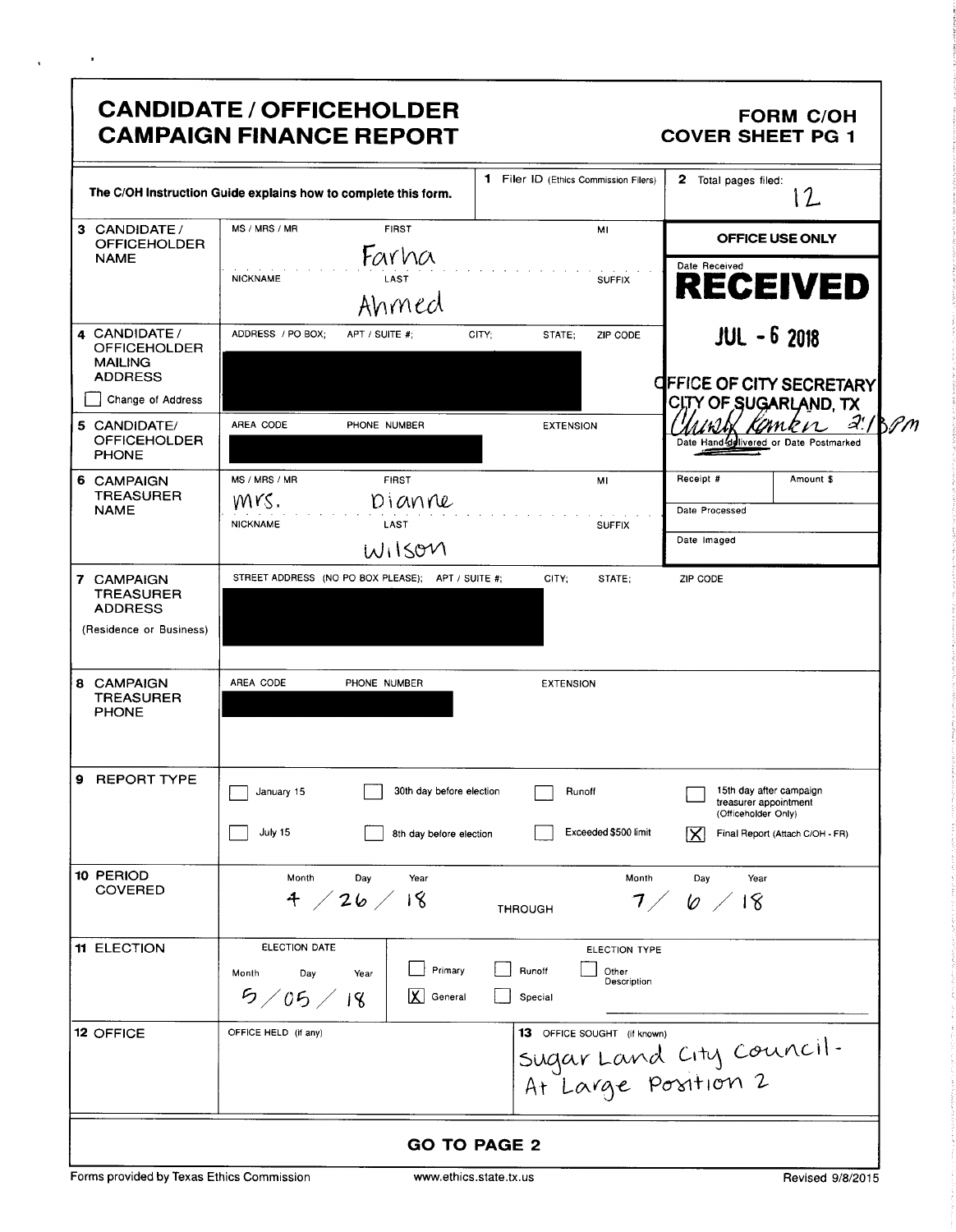# CANDIDATE / OFFICEHOLDER FORM C/OH CAMPAIGN FINANCE REPORT COVER SHEET PG 2

| 14 C/OH NAME                                              | Farha Ahmed                                                                                                                                                                                                                                                                                                                                                                                      |                                                                                                                       | 15 Filer ID (Ethics Commission Filers) |  |  |  |
|-----------------------------------------------------------|--------------------------------------------------------------------------------------------------------------------------------------------------------------------------------------------------------------------------------------------------------------------------------------------------------------------------------------------------------------------------------------------------|-----------------------------------------------------------------------------------------------------------------------|----------------------------------------|--|--|--|
| <b>16 NOTICE FROM</b><br><b>POLITICAL</b><br>COMMITTEE(S) | THIS BOX IS FOR NOTICE OF POLITICAL CONTRIBUTIONS ACCEPTED OR POLITICAL EXPENDITURES MADE BY POLITICAL COMMITTEES TO<br>SUPPORT THE CANDIDATE / OFFICEHOLDER, THESE EXPENDITURES MAY HAVE BEEN MADE WITHOUT THE CANDIDATE'S OR OFFICEHOLDER'S<br>KNOWLEDGE OR CONSENT. CANDIDATES AND OFFICEHOLDERS ARE REQUIRED TO REPORT THIS INFORMATION ONLY IF THEY RECEIVE NOTICE<br>OF SUCH EXPENDITURES. |                                                                                                                       |                                        |  |  |  |
|                                                           | <b>COMMITTEE TYPE</b>                                                                                                                                                                                                                                                                                                                                                                            | <b>COMMITTEE NAME</b>                                                                                                 |                                        |  |  |  |
|                                                           | <b>GENERAL</b>                                                                                                                                                                                                                                                                                                                                                                                   |                                                                                                                       |                                        |  |  |  |
|                                                           | SPECIFIC                                                                                                                                                                                                                                                                                                                                                                                         | <b>COMMITTEE ADDRESS</b>                                                                                              |                                        |  |  |  |
|                                                           |                                                                                                                                                                                                                                                                                                                                                                                                  | <b>COMMITTEE CAMPAIGN TREASURER NAME</b>                                                                              |                                        |  |  |  |
| <b>Additional Pages</b>                                   |                                                                                                                                                                                                                                                                                                                                                                                                  |                                                                                                                       |                                        |  |  |  |
|                                                           |                                                                                                                                                                                                                                                                                                                                                                                                  | <b>COMMITTEE CAMPAIGN TREASURER ADDRESS</b>                                                                           |                                        |  |  |  |
| <b>17 CONTRIBUTION</b><br><b>TOTALS</b>                   | 1 <sub>1</sub>                                                                                                                                                                                                                                                                                                                                                                                   | TOTAL POLITICAL CONTRIBUTIONS OF \$50 OR LESS (OTHER THAN<br>PLEDGES, LOANS, OR GUARANTEES OF LOANS), UNLESS ITEMIZED | \$                                     |  |  |  |
|                                                           | 2.                                                                                                                                                                                                                                                                                                                                                                                               | <b>TOTAL POLITICAL CONTRIBUTIONS</b><br>(OTHER THAN PLEDGES, LOANS, OR GUARANTEES OF LOANS)                           | \$3,620.00                             |  |  |  |
| <b>EXPENDITURE</b><br><b>TOTALS</b>                       | 3.<br>TOTAL POLITICAL EXPENDITURES OF \$100 OR LESS.<br><b>UNLESS ITEMIZED</b>                                                                                                                                                                                                                                                                                                                   |                                                                                                                       |                                        |  |  |  |
| \$19,348.10<br><b>TOTAL POLITICAL EXPENDITURES</b><br>4.  |                                                                                                                                                                                                                                                                                                                                                                                                  |                                                                                                                       |                                        |  |  |  |
| <b>CONTRIBUTION</b><br><b>BALANCE</b>                     | 5.<br>TOTAL POLITICAL CONTRIBUTIONS MAINTAINED AS OF THE LAST DAY<br>OF REPORTING PERIOD                                                                                                                                                                                                                                                                                                         |                                                                                                                       | \$152.00                               |  |  |  |
| <b>OUTSTANDING</b><br><b>LOAN TOTALS</b>                  | 6.                                                                                                                                                                                                                                                                                                                                                                                               | TOTAL PRINCIPAL AMOUNT OF ALL OUTSTANDING LOANS AS OF THE<br>\$15,592,34<br>LAST DAY OF THE REPORTING PERIOD          |                                        |  |  |  |
| <b>18 AFFIDAVIT</b>                                       |                                                                                                                                                                                                                                                                                                                                                                                                  |                                                                                                                       |                                        |  |  |  |

| <b>ARLAN B POTTS</b><br><b>Notary Public</b>                              | true and correct and includes all informat<br>under Title 15, Election Code. |
|---------------------------------------------------------------------------|------------------------------------------------------------------------------|
| <b>STATE OF TEXAS</b><br>My Comm. Exp. 02-24-20<br>Notary ID # 12482953-3 |                                                                              |
|                                                                           | Signature of Candidat                                                        |

<sup>I</sup> swear, or affirm, under penalty of perjury, that the accompanying report is true and correct and includes all information required to be reported by me under Title 15, Election Code.

Signature of Candidate or Officeholder

AFFIX NOTARY STAMP/ SEALABOVE

AFFIX NOTARY STAMP/SEALABOVE<br>Sworn to and subscribed before me, by the said  $\frac{\mathcal{F}ARMB}{}$   $\overline{AH}$ 

PUQ ALIM

, this the  $\overline{\phantom{a}}$ 

Sworn to and subscribed before me, by the said  $\frac{\text{F}_\text{A}\text{C}_\text{A}}{\text{F}_\text{A}\text{C}_\text{B}}$  (day of  $\frac{\text{C}_\text{A}\text{C}_\text{A}}{\text{C}_\text{B}}$  , to certify which, witness my hand and seal of office.

 $A - I_{a}$  15. (6tts

 $N_{otary}$ 

officer administering oath<sup>f</sup> Printed name of officer administering oath Title of officer administering oath

Forms provided by Texas Ethics Commission www.ethics.state.tx.us Revised 9/8/2015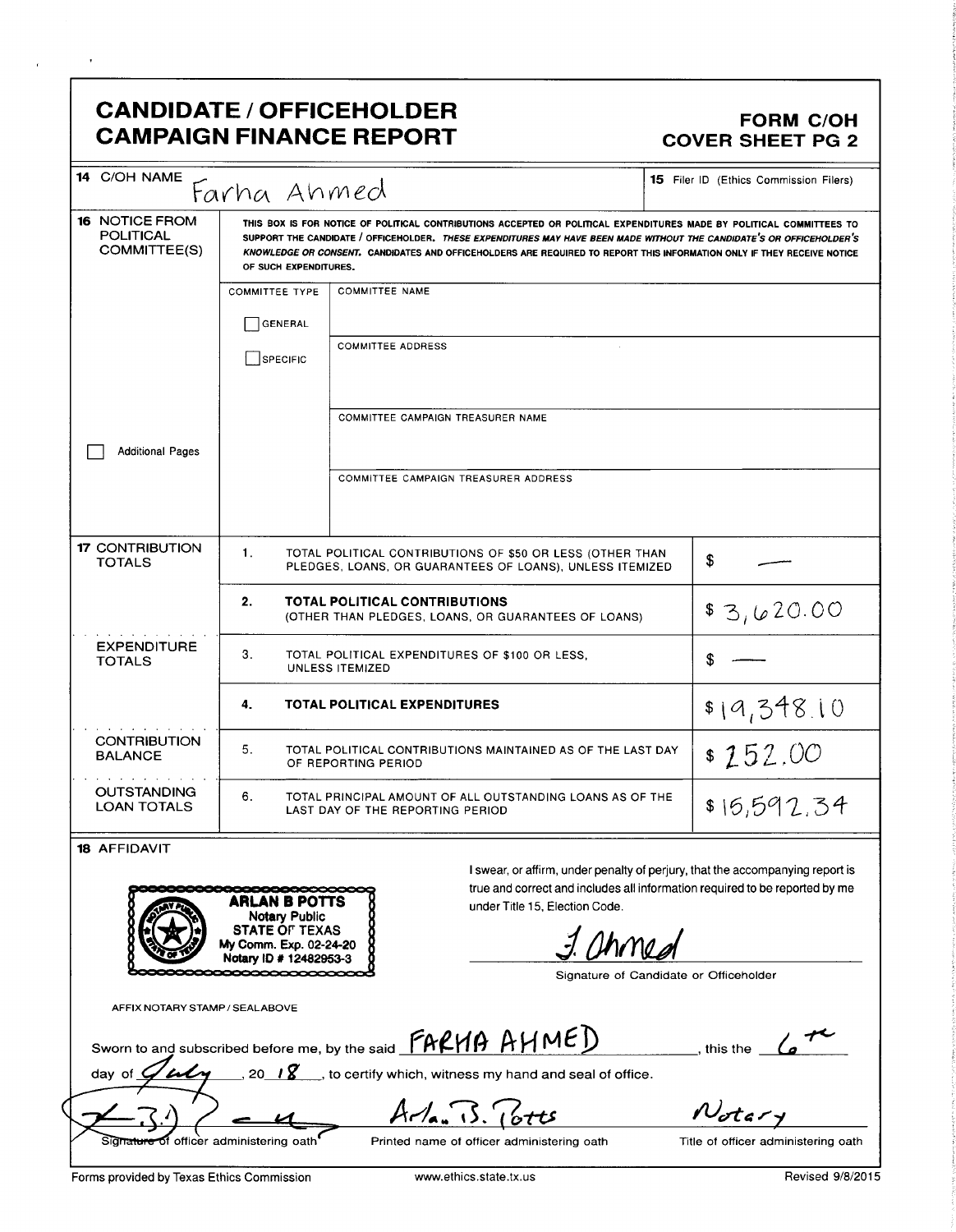## **SUBTOTALS - C/OH**

 $\hat{\mathcal{A}}$ 

#### FORM C/OH **COVER SHEET PG 3**

| 19 FILER NAME<br>20 Filer ID (Ethics Commission Filers)<br>Farha Ahmecl                             |                                      |
|-----------------------------------------------------------------------------------------------------|--------------------------------------|
| 21 SCHEDULE SUBTOTALS<br><b>NAME OF SCHEDULE</b>                                                    | <b>SUBTOTAL</b><br><b>AMOUNT</b>     |
| $\overline{\mathsf{X}}$<br>1.<br>SCHEDULE A1: MONETARY POLITICAL CONTRIBUTIONS                      | \$3,345.00                           |
| IX<br>2.<br>SCHEDULE A2: NON-MONETARY (IN-KIND) POLITICAL CONTRIBUTIONS                             | \$275.00                             |
| З.<br>SCHEDULE B: PLEDGED CONTRIBUTIONS                                                             | \$                                   |
| $\overline{\mathbf{X}}$<br><b>SCHEDULE E: LOANS</b><br>4.                                           |                                      |
| 5.<br>入<br>SCHEDULE F1: POLITICAL EXPENDITURES MADE FROM POLITICAL CONTRIBUTIONS                    | $\frac{$(0,000.00)}{$(0,000.000) $}$ |
| 6.<br>SCHEDULE F2: UNPAID INCURRED OBLIGATIONS                                                      | \$                                   |
| 7.<br>SCHEDULE F3: PURCHASE OF INVESTMENTS MADE FROM POLITICAL CONTRIBUTIONS                        | \$                                   |
| 8.<br>SCHEDULE F4: EXPENDITURES MADE BY CREDIT CARD                                                 | \$                                   |
| 9.<br>SCHEDULE G: POLITICAL EXPENDITURES MADE FROM PERSONAL FUNDS                                   | \$                                   |
| 10.<br>SCHEDULE H: PAYMENT MADE FROM POLITICAL CONTRIBUTIONS TO A BUSINESS OF C/OH                  | \$                                   |
| 11.<br>SCHEDULE I: NON-POLITICAL EXPENDITURES MADE FROM POLITICAL CONTRIBUTIONS                     | \$                                   |
| SCHEDULE K: INTEREST, CREDITS, GAINS, REFUNDS, AND CONTRIBUTIONS<br>12.<br><b>RETURNED TO FILER</b> | \$                                   |
|                                                                                                     |                                      |
|                                                                                                     |                                      |
|                                                                                                     |                                      |
|                                                                                                     |                                      |
|                                                                                                     |                                      |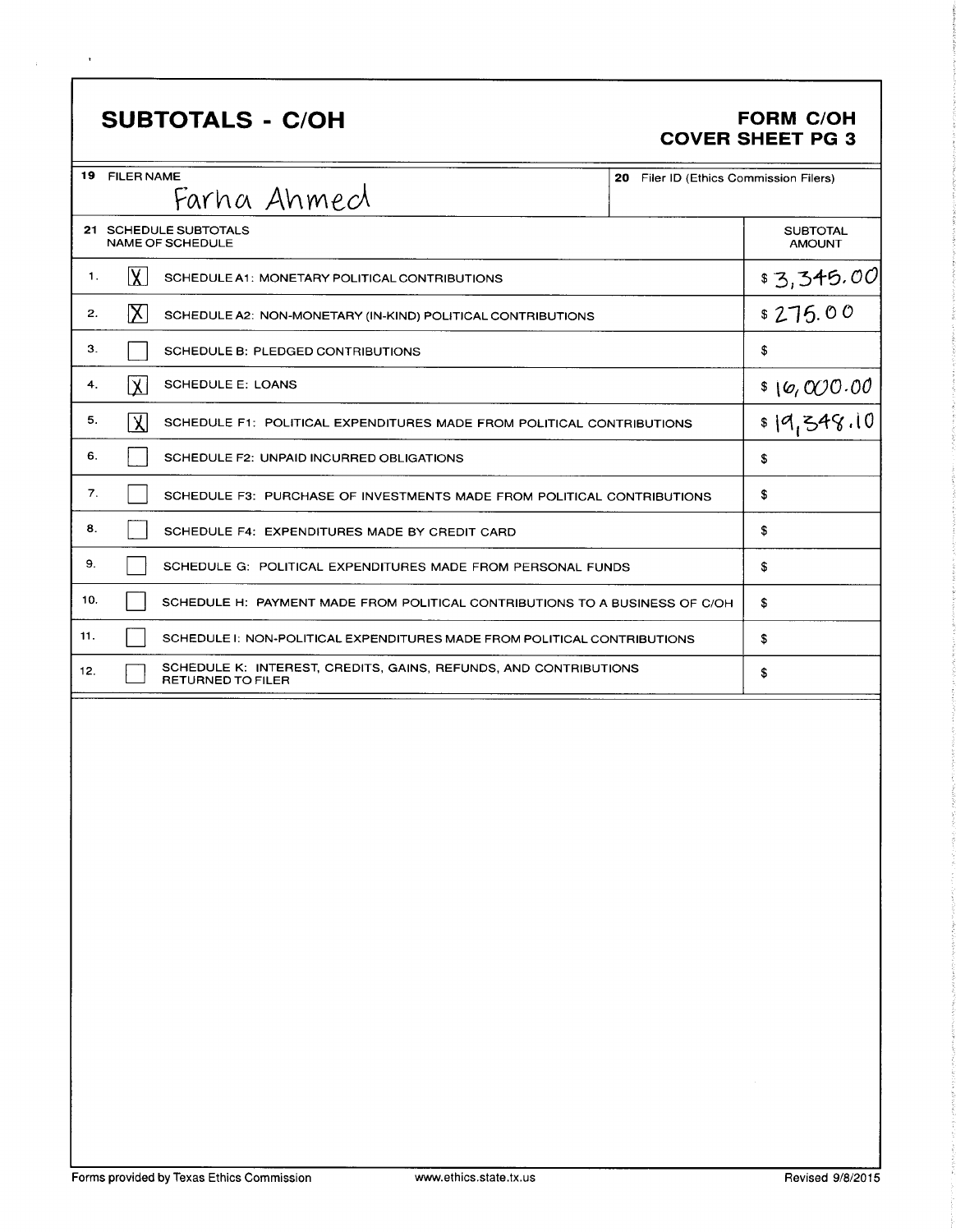| <b>MONETARY POLITICAL CONTRIBUTIONS</b>                                                                                                                                                                                                                                                          | <b>SCHEDULE A1</b>                                    |
|--------------------------------------------------------------------------------------------------------------------------------------------------------------------------------------------------------------------------------------------------------------------------------------------------|-------------------------------------------------------|
| The Instruction Guide explains how to complete this form.                                                                                                                                                                                                                                        | 1 Total pages Schedule A1:                            |
| 2 FILER NAME<br>Farha Ahmed                                                                                                                                                                                                                                                                      | <b>3</b> Filer ID (Ethics Commission Filers)          |
| 4 Date<br>5 Full name of contributor<br>out-of-state PAC (ID#:<br>Texas Real Estate pac<br>$4 - 27 - 18$<br>6 Contributor address;<br>City;<br>Zip Code<br>State;<br>8<br>Principal occupation / Job title (See Instructions)<br>Employer (See Instructions)<br>9                                | 7 Amount of contribution (\$)<br>32,000.00            |
| Full name of contributor<br>$\Box$ out-of-state PAC (ID#:<br>Date<br>MIChael Berger<br>$4 - 30 - 18$<br>Contributor address:<br>City: State: Zip Code<br>Principal occupation / Job title (See Instructions)<br>Employer (See Instructions)                                                      | Amount of contribution (\$)<br>20.00<br>$\mathcal{F}$ |
| Full name of contributor<br>Date<br>out-of-state PAC (ID#:<br>Agil & Zehra Syed<br>$4 - 8 - 18$<br>Contributor address:<br>City: State: Zip Code<br>received<br>$4 - 26 - 18$<br>Principal occupation / Job title (See Instructions)<br>Employer (See Instructions)<br>Self-employed<br>BUSINESS | Amount of contribution (\$)<br>\$200.00               |
| Date<br>Full name of contributor<br>out-of-state PAC (ID#:<br>mahmood & shaneda munitaz<br>$5 - 22 - 18$<br>Contributor address;<br>State; Zip Code<br>City;<br>Principal occupation / Job title (See Instructions)<br>Employer (See Instructions)<br>$self-em$ ployed                           | Amount of contribution (\$)<br>800.00                 |
| $\mathcal{C}$ PA<br>ATTACH ADDITIONAL COPIES OF THIS SCHEDULE AS NEEDED<br>If contributor is out-of-state PAC, please see instruction guide for additional reporting requirements.                                                                                                               |                                                       |

 $\Gamma$ 

٦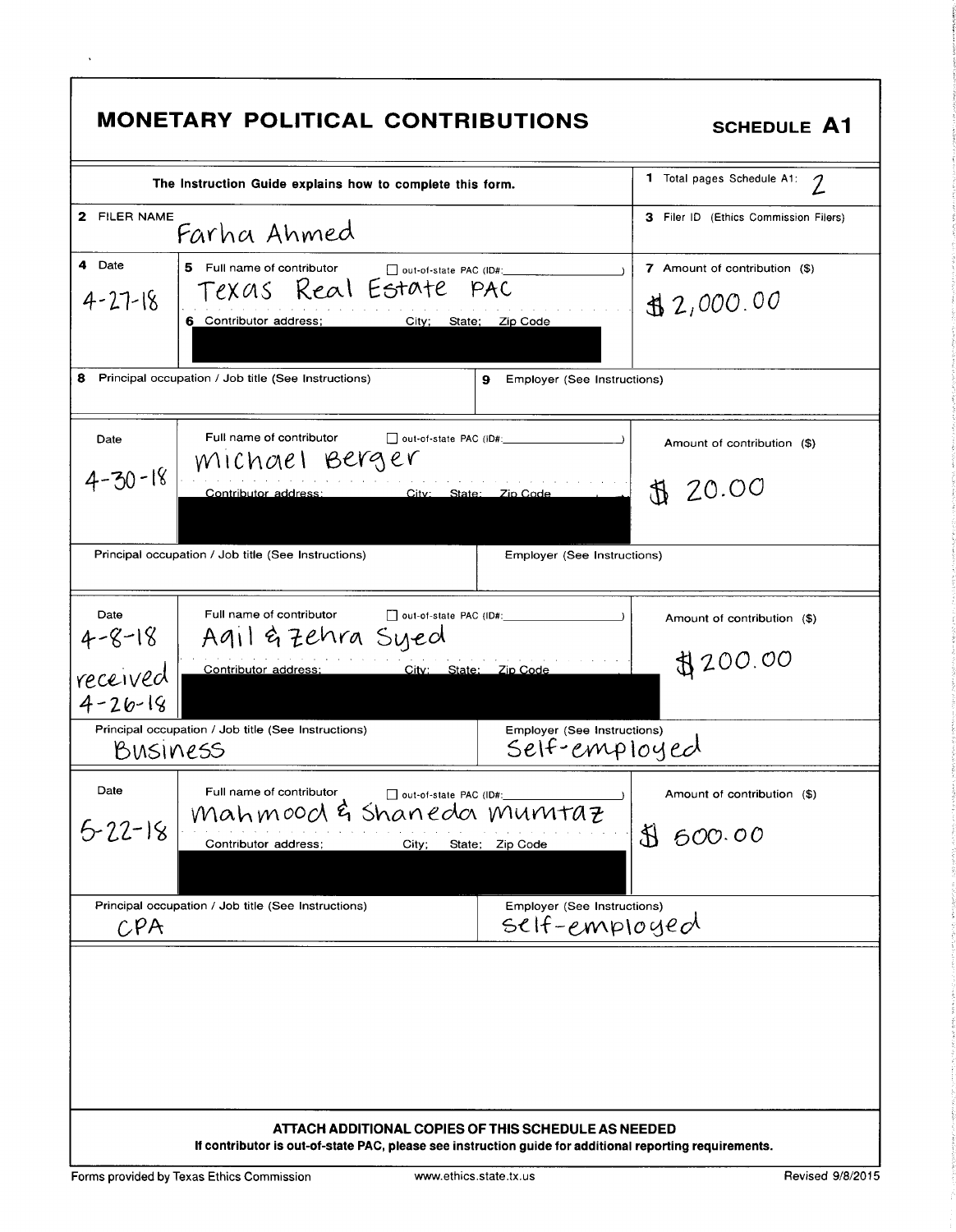|                         | <b>MONETARY POLITICAL CONTRIBUTIONS</b>                                                                                                      |                                                    | <b>SCHEDULE A1</b>                       |
|-------------------------|----------------------------------------------------------------------------------------------------------------------------------------------|----------------------------------------------------|------------------------------------------|
|                         | The Instruction Guide explains how to complete this form.                                                                                    |                                                    | 1 Total pages Schedule A1:<br>$\gamma$   |
| 2 FILER NAME            | Farha Ahmed                                                                                                                                  |                                                    | 3 Filer ID (Ethics Commission Filers)    |
| 4 Date<br>$5 - 22 - 18$ | 5 Full name of contributor<br>$\Box$ out-of-state PAC (ID#:<br>L Jack & Maybelle Williams<br>6 Contributor address:<br>City: State: Zip Code |                                                    | 7 Amount of contribution (\$)<br>3125.00 |
| 8<br>Retired            | Principal occupation / Job title (See Instructions)                                                                                          | Employer (See Instructions)<br>9                   |                                          |
| Date                    | Full name of contributor<br>Gary & Janice Gillen                                                                                             | $\Box$ out-of-state PAC (ID#:                      | Amount of contribution (\$)              |
| $5 - 22 - 18$           | Contributor address;<br>City; State: Zip Code                                                                                                |                                                    | \$ 600.00                                |
| owner                   | Principal occupation / Job title (See Instructions)                                                                                          | Employer (See Instructions)<br>Gillen Pest control |                                          |
| Date<br>$5 - 22 - 18$   | Full name of contributor<br>$\Box$ out-of-state PAC (ID#:<br>pavid Lanagan& Angela McCain<br>Contributor address;<br>City: State: Zip Code   |                                                    | Amount of contribution (\$)<br>100.00    |
| <b>DOCTOV</b>           | Principal occupation / Job title (See Instructions)                                                                                          | Employer (See Instructions)                        | methodist Hospital                       |
| Date                    | Full name of contributor<br>and a state and a state<br>Contributor address;<br>City;                                                         | State; Zip Code                                    | Amount of contribution (\$)              |
|                         | Principal occupation / Job title (See Instructions)                                                                                          | Employer (See Instructions)                        |                                          |
|                         | ATTACH ADDITIONAL COPIES OF THIS SCHEDULE AS NEEDED                                                                                          |                                                    |                                          |
|                         | If contributor is out-of-state PAC, please see instruction guide for additional reporting requirements.                                      |                                                    |                                          |

 $\cdot$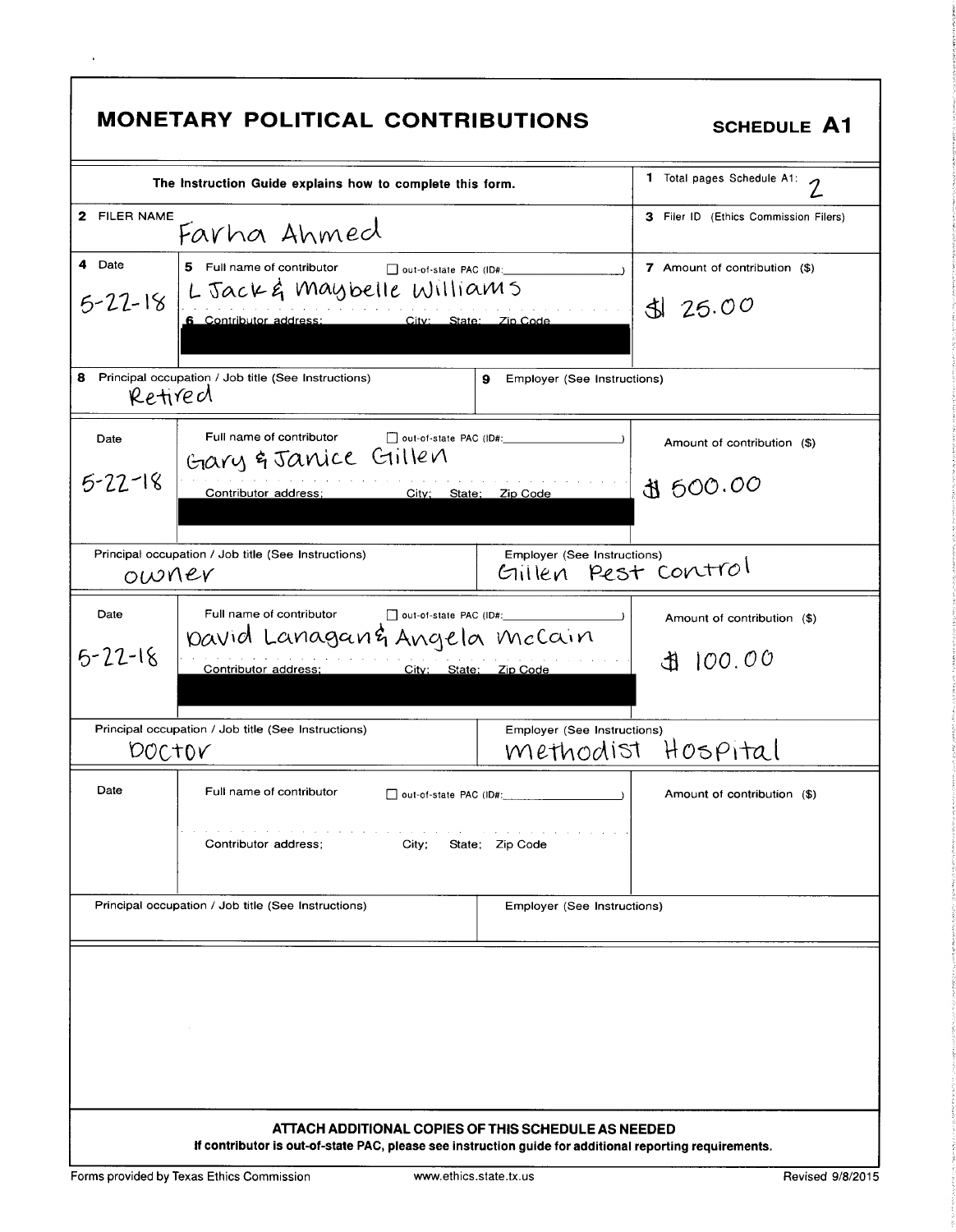|                     | NON-MONETARY (IN-KIND) POLITICAL<br><b>CONTRIBUTIONS</b>                                                | <b>SCHEDULE A2</b>                                                                                                                                                  |
|---------------------|---------------------------------------------------------------------------------------------------------|---------------------------------------------------------------------------------------------------------------------------------------------------------------------|
|                     | The instruction Guide explains how to complete this form.                                               | 1 Total pages Schedule A2:                                                                                                                                          |
| <b>2 FILER NAME</b> | <b>Farha Ahmed</b>                                                                                      | 3 Filer ID (Ethics Commission Filers)                                                                                                                               |
|                     | 4 TOTAL OF UNITEMIZED IN-KIND POLITICAL CONTRIBUTIONS                                                   | S                                                                                                                                                                   |
| 5 Date              | 6 Full name of contributor   out-ef-state PAC (IDE;<br>05/03/18 Anila + Nick Mendi                      | 8 Amount of . 9 In-kind contribution<br>description<br>Contribution \$<br>\$275 Pood rdrinks<br>For event<br>Check il travel outside of Texas. Complete Schedule T. |
|                     | 10 Principal occupation / Job title (FOR NON-JUDICIAL) (See Instructions)<br>Business man               | 11 Employer (FOR NON-JUDICIAL) (See Instructions)<br>self-employed                                                                                                  |
|                     | 12 Contributor's principal occupation (FOR JUDICIAL)                                                    | 13 Contributor's job title (FOR JUDICIAL) (See Instructions)                                                                                                        |
|                     | 14 Contributor's employer/taw firm (FOR JUDICIAL)                                                       | 15 Law firm of contributor's spouse (If any) (FOR JUDICIAL)                                                                                                         |
|                     | 16 If contributor is a child, law firm of parent(s) (If any) (FOR JUDICIAL)                             |                                                                                                                                                                     |
| Date                | <b>TI out-of-state PAC (ID#:</b><br>Full name of contributor                                            | in-kind contribution<br><b>Amount of</b><br>description<br>Contribution \$                                                                                          |
|                     | State: Zip Code<br>Cky:<br>Contributor address;                                                         | Check if travel outside of Texas. Complete Schedule T.                                                                                                              |
|                     | Principal occupation / Job title (FOR NON-JUDICIAL) (See Instructions)                                  | Employer (FOR NON-JUDICIAL) (See Instructions)                                                                                                                      |
|                     | Contributor's principal occupation (FOR JUDICIAL)                                                       | Contributor's job title (FOR JUDICIAL) (See Instructions)                                                                                                           |
|                     | Contributor's employer/law firm (FOR JUDICIAL)                                                          | Law firm of contributor's spouse (if any) (FOR JUDICIAL)                                                                                                            |
|                     | If contributor is a child, law firm of parent(s) (if any) (FOR JUDICIAL)                                |                                                                                                                                                                     |
|                     |                                                                                                         |                                                                                                                                                                     |
|                     | ATTACH ADDITIONAL COPIES OF THIS SCHEDULE AS NEEDED                                                     |                                                                                                                                                                     |
|                     | If contributor is out-of-state PAC, please see instruction guide for additional reporting requirements. |                                                                                                                                                                     |

 $\ddot{\phantom{0}}$ 

 $\mathbb{R}_{>0}$ 

f

٦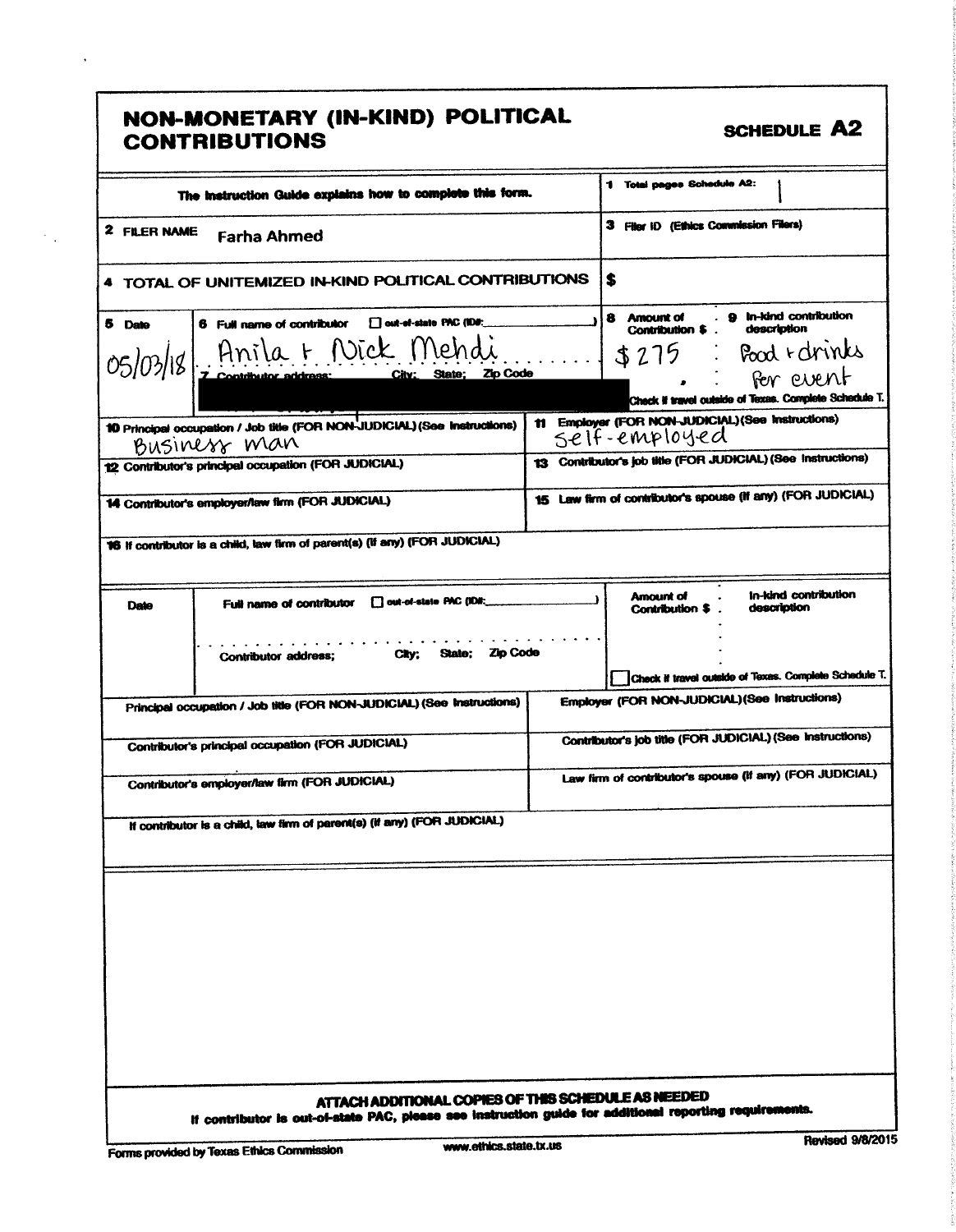| LOANS |  |
|-------|--|
|-------|--|

 $\sim$   $\sim$ 

 $\mathcal{L}$ 

#### SCHEDULE E

|                                               | The Instruction Guide explains how to complete this form.                                          |                                                                                        | 1<br>Total pages Schedule E:              |
|-----------------------------------------------|----------------------------------------------------------------------------------------------------|----------------------------------------------------------------------------------------|-------------------------------------------|
| 2 FILER NAME                                  |                                                                                                    |                                                                                        | Filer ID (Ethics Commission Filers)<br>З. |
| Farha Ahmed                                   |                                                                                                    |                                                                                        |                                           |
| 4                                             | TOTAL OF UNITEMIZED LOANS                                                                          |                                                                                        | \$                                        |
| 5<br>Date of loan                             | 7<br>Name of lender                                                                                |                                                                                        | 9 $Loan Amount ($)$                       |
| $5-1-18$                                      | SELF                                                                                               | 316,000.000                                                                            |                                           |
| 6<br>Is lender<br>a financial<br>Institution? | 8 Lender address:<br>City:                                                                         | State: Zip Code                                                                        | 10 Interest rate                          |
| N<br>Y                                        |                                                                                                    |                                                                                        | <b>11 Maturity date</b>                   |
|                                               | 12 Principal occupation / Job title (See Instructions)                                             | <b>13</b> Employer (See Instructions)                                                  |                                           |
| AHOVNey                                       |                                                                                                    | Self-employed                                                                          |                                           |
| 14 Description of Collateral<br>none          |                                                                                                    | 15 Check if personal funds were deposited into political<br>account (See Instructions) |                                           |
| 16 GUARANTOR<br><b>INFORMATION</b>            | 17 Name of guarantor                                                                               |                                                                                        | 19 Amount Guaranteed (\$)                 |
|                                               | <b>18 Guarantor address;</b><br>City;                                                              | State;<br>Zip Code                                                                     |                                           |
| not applicable                                |                                                                                                    |                                                                                        |                                           |
| 20 Principal Occupation (See Instructions)    |                                                                                                    | 21 Employer (See Instructions)                                                         |                                           |
| Date of loan                                  | Name of lender                                                                                     | $\Box$ out-of-state PAC (ID#: $\Box$ )                                                 | Loan Amount (\$)                          |
| Is lender<br>a financial<br>Institution?      | Lender address;<br>City;                                                                           | Zip Code<br>State;                                                                     | Interest rate                             |
| N<br>Y                                        |                                                                                                    |                                                                                        | <b>Maturity date</b>                      |
|                                               | Principal occupation / Job title (See Instructions)                                                | Employer (See Instructions)                                                            |                                           |
| Description of Collateral                     |                                                                                                    | Check if personal funds were deposited into political                                  |                                           |
| none                                          |                                                                                                    | account (See Instructions)                                                             |                                           |
| <b>GUARANTOR</b><br><b>INFORMATION</b>        | Name of guarantor                                                                                  |                                                                                        | Amount Guaranteed (\$)                    |
|                                               | Guarantor address;<br>City;                                                                        | State; Zip Code                                                                        |                                           |
| not applicable                                |                                                                                                    |                                                                                        |                                           |
|                                               | Principal Occupation (See Instructions)                                                            | Employer (See Instructions)                                                            |                                           |
|                                               |                                                                                                    |                                                                                        |                                           |
|                                               |                                                                                                    | ATTACH ADDITIONAL COPIES OF THIS SCHEDULE AS NEEDED                                    |                                           |
|                                               | If lender is out-of-state PAC, please see instruction guide for additional reporting requirements. |                                                                                        |                                           |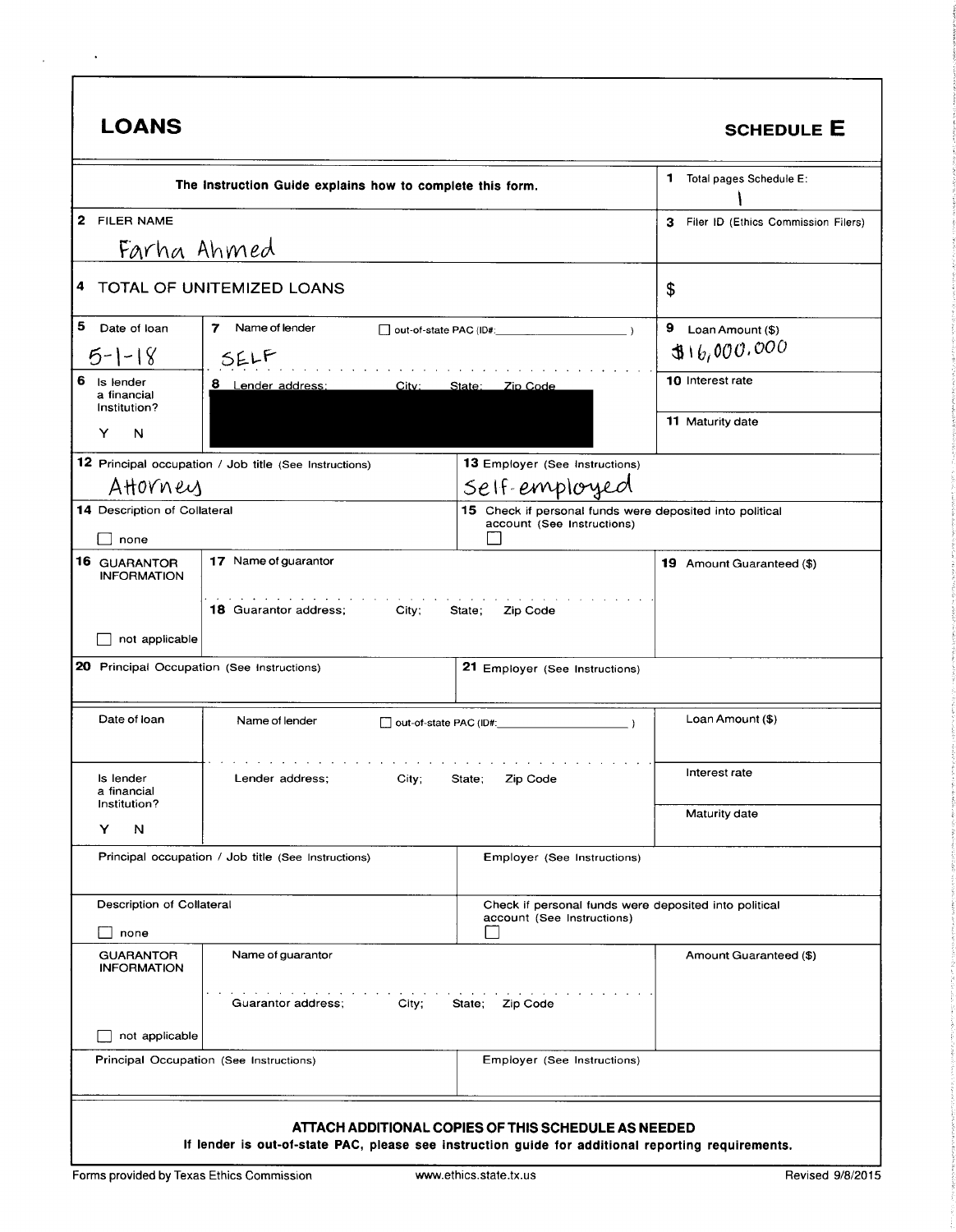## POLITICAL EXPENDITURES MADE FROM POLITICAL CONTRIBUTIONS

 $\ddot{\phantom{0}}$ 

## **SCHEDULE F1**

|                                                                                                                                                                                       | <b>EXPENDITURE CATEGORIES FOR BOX 8(a)</b>                                                                                                                     |                                                                                                                                               |                                                                                                                                                                                           |  |
|---------------------------------------------------------------------------------------------------------------------------------------------------------------------------------------|----------------------------------------------------------------------------------------------------------------------------------------------------------------|-----------------------------------------------------------------------------------------------------------------------------------------------|-------------------------------------------------------------------------------------------------------------------------------------------------------------------------------------------|--|
| Advertising Expense<br>Accounting/Banking<br><b>Consulting Expense</b><br>Contributions/Donations Made By<br>Candidate/Officeholder/Political Committee<br><b>Credit Card Payment</b> | Event Expense<br>Fees<br>Food/Beverage Expense<br>Gift/Awards/Memorials Expense<br>Legal Services<br>The Instruction Guide explains how to complete this form. | Loan Repayment/Reimbursement<br>Office Overhead/Rental Expense<br>Polling Expense<br><b>Printing Expense</b><br>Salaries/Wages/Contract Labor | Solicitation/Fundraising Expense<br>Transportation Equipment & Related Expense<br><b>Travel In District</b><br><b>Travel Out Of District</b><br>Other (enter a category not listed above) |  |
| 1 Total pages Schedule F1: 2 FILER NAME                                                                                                                                               | <u>Farha Ahmed</u>                                                                                                                                             |                                                                                                                                               | <b>3 Filer ID (Ethics Commission Filers)</b>                                                                                                                                              |  |
| 4 Date<br>$5 - 23 - 18$                                                                                                                                                               | 5 Payee name<br>the write idea                                                                                                                                 |                                                                                                                                               |                                                                                                                                                                                           |  |
| $6$ Amount $(*)$                                                                                                                                                                      | 7 Payee address;<br>City; State; Zip Code                                                                                                                      |                                                                                                                                               |                                                                                                                                                                                           |  |
| ⋬<br>1500.00                                                                                                                                                                          |                                                                                                                                                                |                                                                                                                                               |                                                                                                                                                                                           |  |
| 8                                                                                                                                                                                     | (a) Category (See Categories listed at the top of this schedule)                                                                                               | (b) Description                                                                                                                               |                                                                                                                                                                                           |  |
| <b>PURPOSE</b><br>OF<br><b>EXPENDITURE</b>                                                                                                                                            | Check if travel outside of Texas. Complete Schedule T.<br>consulting<br>Check if Austin, TX, officeholder living expense                                       |                                                                                                                                               |                                                                                                                                                                                           |  |
| 9 Complete ONLY if direct<br>expenditure to benefit C/OH                                                                                                                              | Candidate / Officeholder name                                                                                                                                  | Office sought                                                                                                                                 | Office held                                                                                                                                                                               |  |
| Date                                                                                                                                                                                  | Payee name                                                                                                                                                     |                                                                                                                                               |                                                                                                                                                                                           |  |
| $5 - 26 - 18$                                                                                                                                                                         | BB&T Bank                                                                                                                                                      |                                                                                                                                               |                                                                                                                                                                                           |  |
| Amount (\$)                                                                                                                                                                           | Payee address;<br>City; State;                                                                                                                                 | Zip Code                                                                                                                                      |                                                                                                                                                                                           |  |
| 154.00                                                                                                                                                                                |                                                                                                                                                                |                                                                                                                                               |                                                                                                                                                                                           |  |
|                                                                                                                                                                                       | Category (See Categories listed at the top of this schedule)                                                                                                   | Description                                                                                                                                   |                                                                                                                                                                                           |  |
| <b>PURPOSE</b><br>ОF<br><b>EXPENDITURE</b>                                                                                                                                            | Bank fee                                                                                                                                                       |                                                                                                                                               | Check if travel outside of Texas. Complete Schedule T.<br>Check if Austin, TX, officeholder living expense                                                                                |  |
|                                                                                                                                                                                       |                                                                                                                                                                |                                                                                                                                               |                                                                                                                                                                                           |  |
| Complete ONLY if direct<br>expenditure to benefit C/OH                                                                                                                                | Candidate / Officeholder name                                                                                                                                  | Office sought                                                                                                                                 | Office held                                                                                                                                                                               |  |
| Date                                                                                                                                                                                  | Payee name                                                                                                                                                     |                                                                                                                                               |                                                                                                                                                                                           |  |
| $5 - 1 - 18$                                                                                                                                                                          | Thomas Graphics, Inc.                                                                                                                                          |                                                                                                                                               |                                                                                                                                                                                           |  |
| Amount (\$)                                                                                                                                                                           | Payee address;<br>City; State; Zip Code                                                                                                                        |                                                                                                                                               |                                                                                                                                                                                           |  |
| 187,249.13                                                                                                                                                                            |                                                                                                                                                                |                                                                                                                                               |                                                                                                                                                                                           |  |
|                                                                                                                                                                                       | Category (See Categories listed at the top of this schedule)                                                                                                   | Description                                                                                                                                   |                                                                                                                                                                                           |  |
| <b>PURPOSE</b><br>OF<br><b>EXPENDITURE</b>                                                                                                                                            | Printing Expense                                                                                                                                               |                                                                                                                                               | Check if travel outside of Texas. Complete Schedule T.<br>Check if Austin, TX, officeholder living expense                                                                                |  |
| Complete ONLY if direct<br>expenditure to benefit C/OH                                                                                                                                | Candidate / Officeholder name                                                                                                                                  | Office sought                                                                                                                                 | Office held                                                                                                                                                                               |  |
| ATTACH ADDITIONAL COPIES OF THIS SCHEDULE AS NEEDED                                                                                                                                   |                                                                                                                                                                |                                                                                                                                               |                                                                                                                                                                                           |  |

Forms provided by Texas Ethics Commission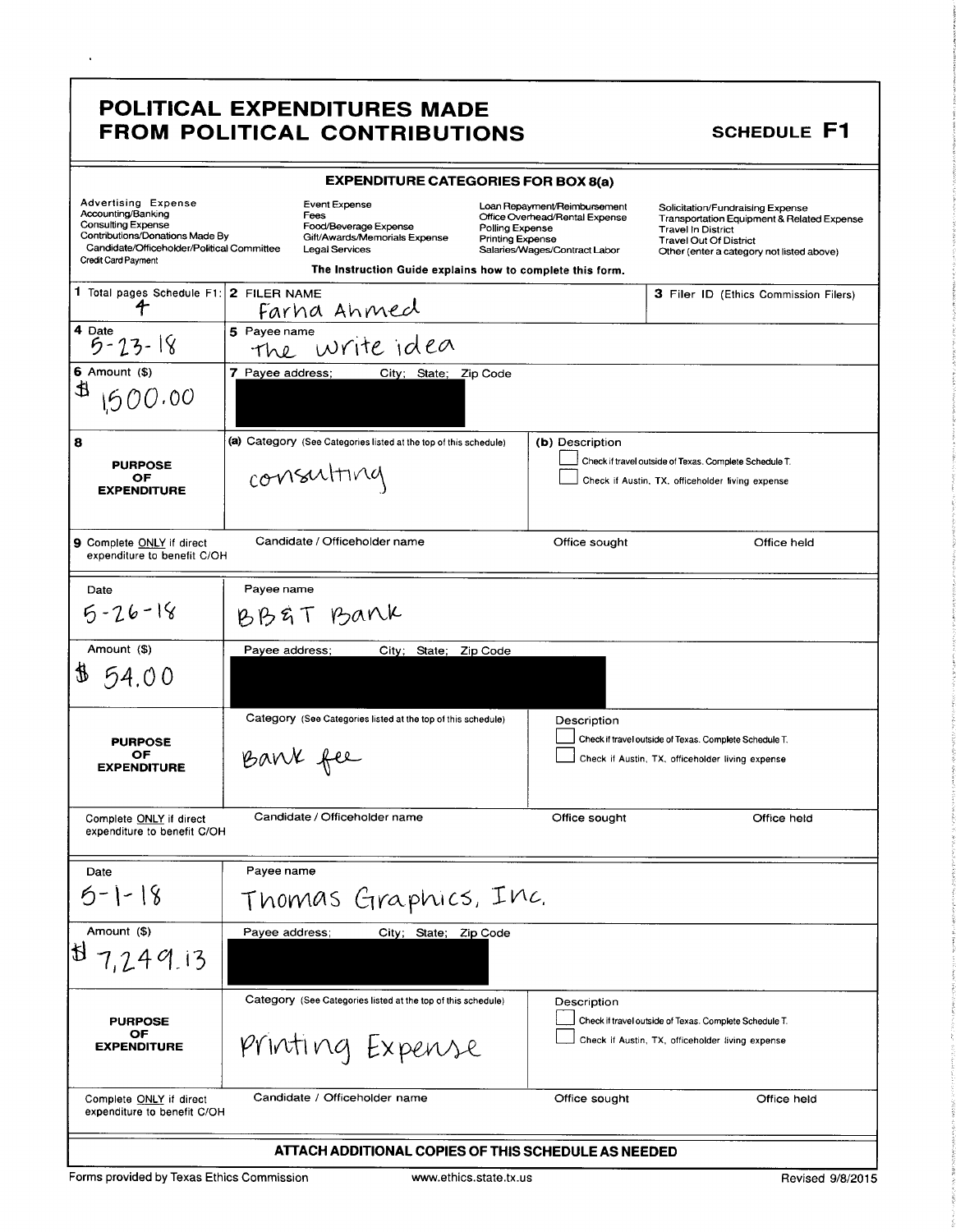### POLITICAL EXPENDITURES MADE FROM POLITICAL CONTRIBUTIONS

 $\langle \cdot \rangle$ 

### **SCHEDULE F1**

| <b>Advertising Expense</b><br>Accounting/Banking<br>Consulting Expense<br>Contributions/Donations Made By<br>Credit Card Payment | <b>EXPENDITURE CATEGORIES FOR BOX 8(a)</b><br>Event Expense<br>Loan Repayment/Reimbursement<br>Fees<br>Office Overhead/Rental Expense<br>Food/Beverage Expense<br>Polling Expense<br>Gift/Awards/Memorials Expense<br><b>Printing Expense</b><br>Candidate/Officeholder/Political Committee<br>Legal Services<br>Salaries/Wages/Contract Labor |                                                                  |  | Solicitation/Fundraising Expense<br><b>Travel In District</b><br><b>Travel Out Of District</b><br>Other (enter a category not listed above) | <b>Transportation Equipment &amp; Related Expense</b>                                                      |                                       |
|----------------------------------------------------------------------------------------------------------------------------------|------------------------------------------------------------------------------------------------------------------------------------------------------------------------------------------------------------------------------------------------------------------------------------------------------------------------------------------------|------------------------------------------------------------------|--|---------------------------------------------------------------------------------------------------------------------------------------------|------------------------------------------------------------------------------------------------------------|---------------------------------------|
|                                                                                                                                  |                                                                                                                                                                                                                                                                                                                                                | The Instruction Guide explains how to complete this form.        |  |                                                                                                                                             |                                                                                                            |                                       |
| 1 Total pages Schedule F1: 2 FILER NAME                                                                                          |                                                                                                                                                                                                                                                                                                                                                | Farha Ahmed                                                      |  |                                                                                                                                             |                                                                                                            | 3 Filer ID (Ethics Commission Filers) |
| 4 Date<br>$5 - 3 - 18$                                                                                                           | 5 Payee name                                                                                                                                                                                                                                                                                                                                   | All Print & Office Supply                                        |  |                                                                                                                                             |                                                                                                            |                                       |
| $6$ Amount $(9)$                                                                                                                 | 7 Payee address;                                                                                                                                                                                                                                                                                                                               | City; State; Zip Code                                            |  |                                                                                                                                             |                                                                                                            |                                       |
| D<br>351.81                                                                                                                      |                                                                                                                                                                                                                                                                                                                                                |                                                                  |  |                                                                                                                                             |                                                                                                            |                                       |
| 8                                                                                                                                |                                                                                                                                                                                                                                                                                                                                                | (a) Category (See Categories listed at the top of this schedule) |  | (b) Description                                                                                                                             |                                                                                                            |                                       |
| <b>PURPOSE</b><br>OF<br><b>EXPENDITURE</b>                                                                                       |                                                                                                                                                                                                                                                                                                                                                | printing expense                                                 |  |                                                                                                                                             | Check if travel outside of Texas. Complete Schedule T.<br>Check if Austin, TX, officeholder living expense |                                       |
| 9 Complete ONLY if direct<br>expenditure to benefit C/OH                                                                         |                                                                                                                                                                                                                                                                                                                                                | Candidate / Officeholder name                                    |  | Office sought                                                                                                                               |                                                                                                            | Office held                           |
| Date                                                                                                                             | Payee name                                                                                                                                                                                                                                                                                                                                     |                                                                  |  |                                                                                                                                             |                                                                                                            |                                       |
| $4 - 30 - 18$                                                                                                                    |                                                                                                                                                                                                                                                                                                                                                | Thomas Graphics, Inc.                                            |  |                                                                                                                                             |                                                                                                            |                                       |
| Amount (\$)                                                                                                                      | Payee address;                                                                                                                                                                                                                                                                                                                                 | City; State; Zip Code                                            |  |                                                                                                                                             |                                                                                                            |                                       |
| 1,576.12                                                                                                                         |                                                                                                                                                                                                                                                                                                                                                |                                                                  |  |                                                                                                                                             |                                                                                                            |                                       |
| <b>PURPOSE</b>                                                                                                                   |                                                                                                                                                                                                                                                                                                                                                | Category (See Categories listed at the top of this schedule)     |  | Description                                                                                                                                 | Check if travel outside of Texas. Complete Schedule T.                                                     |                                       |
| ОF<br><b>EXPENDITURE</b>                                                                                                         |                                                                                                                                                                                                                                                                                                                                                | printing expense                                                 |  |                                                                                                                                             | Check if Austin, TX, officeholder living expense                                                           |                                       |
| Complete ONLY if direct<br>expenditure to benefit C/OH                                                                           |                                                                                                                                                                                                                                                                                                                                                | Candidate / Officeholder name                                    |  | Office sought                                                                                                                               |                                                                                                            | Office held                           |
| Date                                                                                                                             | Payee name                                                                                                                                                                                                                                                                                                                                     |                                                                  |  |                                                                                                                                             |                                                                                                            |                                       |
| $4 - 30 - 18$                                                                                                                    | Anedot                                                                                                                                                                                                                                                                                                                                         |                                                                  |  |                                                                                                                                             |                                                                                                            |                                       |
| Amount (\$)                                                                                                                      | Payee address;                                                                                                                                                                                                                                                                                                                                 | City; State; Zip Code                                            |  |                                                                                                                                             |                                                                                                            |                                       |
| 赴<br>99.80                                                                                                                       |                                                                                                                                                                                                                                                                                                                                                |                                                                  |  |                                                                                                                                             |                                                                                                            |                                       |
|                                                                                                                                  |                                                                                                                                                                                                                                                                                                                                                | Category (See Categories listed at the top of this schedule)     |  | Description                                                                                                                                 |                                                                                                            |                                       |
| <b>PURPOSE</b>                                                                                                                   |                                                                                                                                                                                                                                                                                                                                                |                                                                  |  |                                                                                                                                             | Check if travel outside of Texas. Complete Schedule T.                                                     |                                       |
| OF<br><b>EXPENDITURE</b>                                                                                                         | Feer                                                                                                                                                                                                                                                                                                                                           |                                                                  |  |                                                                                                                                             | Check if Austin, TX, officeholder living expense                                                           |                                       |
|                                                                                                                                  |                                                                                                                                                                                                                                                                                                                                                |                                                                  |  |                                                                                                                                             |                                                                                                            | online donation expense               |
| Complete ONLY if direct<br>expenditure to benefit C/OH                                                                           |                                                                                                                                                                                                                                                                                                                                                | Candidate / Officeholder name                                    |  | Office sought                                                                                                                               |                                                                                                            | Office held                           |
|                                                                                                                                  |                                                                                                                                                                                                                                                                                                                                                | ATTACH ADDITIONAL COPIES OF THIS SCHEDULE AS NEEDED              |  |                                                                                                                                             |                                                                                                            |                                       |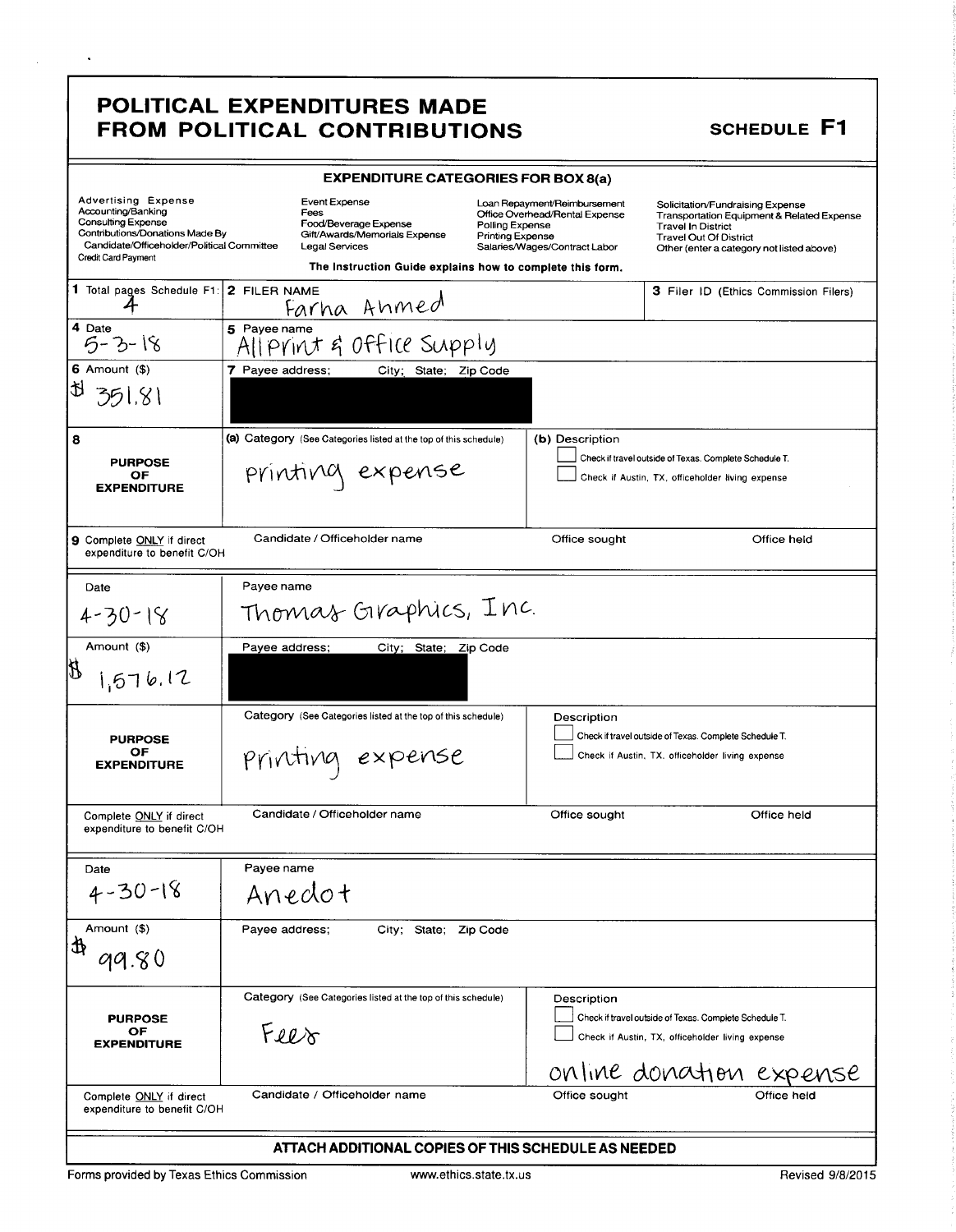## POLITICAL EXPENDITURES MADE FROM POLITICAL CONTRIBUTIONS SCHEDULE F1

 $\ddot{\phantom{0}}$ 

| <b>EXPENDITURE CATEGORIES FOR BOX 8(a)</b>                                                                                                                                                          |                     |                                                                                                                                                                              |                                                   |                                                                                                 |                                                                                                                                                                                                      |
|-----------------------------------------------------------------------------------------------------------------------------------------------------------------------------------------------------|---------------------|------------------------------------------------------------------------------------------------------------------------------------------------------------------------------|---------------------------------------------------|-------------------------------------------------------------------------------------------------|------------------------------------------------------------------------------------------------------------------------------------------------------------------------------------------------------|
| <b>Advertising Expense</b><br>Accounting/Banking<br><b>Consulting Expense</b><br><b>Contributions/Donations Made By</b><br>Candidate/Officeholder/Political Committee<br><b>Credit Card Payment</b> |                     | <b>Event Expense</b><br>Fees<br>Food/Beverage Expense<br>Gift/Awards/Memorials Expense<br><b>Legal Services</b><br>The Instruction Guide explains how to complete this form. | <b>Polling Expense</b><br><b>Printing Expense</b> | Loan Repayment/Reimbursement<br>Office Overhead/Rental Expense<br>Salaries/Wages/Contract Labor | Solicitation/Fundraising Expense<br><b>Transportation Equipment &amp; Related Expense</b><br><b>Travel In District</b><br><b>Travel Out Of District</b><br>Other (enter a category not listed above) |
| 1 Total pages Schedule F1:                                                                                                                                                                          | 2 FILER NAME        | <b>Farha Ahmed</b>                                                                                                                                                           |                                                   |                                                                                                 | <b>3 Filer ID (Ethics Commission Filers)</b>                                                                                                                                                         |
| 4 Date<br>$4 - 28 - 18$                                                                                                                                                                             | 5 Payee name<br>Srs | Creative                                                                                                                                                                     |                                                   |                                                                                                 |                                                                                                                                                                                                      |
| 6 Amount (\$)                                                                                                                                                                                       | 7 Payee address;    |                                                                                                                                                                              | City; State; Zip Code                             |                                                                                                 |                                                                                                                                                                                                      |
| $\uplus$ 2,550.00                                                                                                                                                                                   |                     |                                                                                                                                                                              |                                                   |                                                                                                 |                                                                                                                                                                                                      |
| 8<br><b>PURPOSE</b><br>OF<br><b>EXPENDITURE</b>                                                                                                                                                     |                     | (a) Category (See Categories listed at the top of this schedule)<br>Advertising                                                                                              |                                                   | (b) Description                                                                                 | Check if travel outside of Texas. Complete Schedule T.<br>Check if Austin, TX, officeholder living expense                                                                                           |
| 9 Complete ONLY if direct<br>expenditure to benefit C/OH                                                                                                                                            |                     | Candidate / Officeholder name                                                                                                                                                |                                                   | Office sought                                                                                   | Office held                                                                                                                                                                                          |
| Date                                                                                                                                                                                                | Payee name          |                                                                                                                                                                              |                                                   |                                                                                                 |                                                                                                                                                                                                      |
| $5 - 11 - 18$                                                                                                                                                                                       |                     | ABCommunications                                                                                                                                                             |                                                   |                                                                                                 |                                                                                                                                                                                                      |
| Amount (\$)                                                                                                                                                                                         | Payee address;      |                                                                                                                                                                              | City; State; Zip Code                             |                                                                                                 |                                                                                                                                                                                                      |
| l U<br>150.00                                                                                                                                                                                       |                     |                                                                                                                                                                              |                                                   |                                                                                                 |                                                                                                                                                                                                      |
| <b>PURPOSE</b><br>OF<br><b>EXPENDITURE</b>                                                                                                                                                          |                     | Category (See Categories listed at the top of this schedule)<br>consulting/support                                                                                           |                                                   | Description                                                                                     | Check if travel outside of Texas. Complete Schedule T.<br>Check if Austin, TX, officeholder living expense                                                                                           |
| Complete ONLY if direct<br>expenditure to benefit C/OH                                                                                                                                              |                     | Candidate / Officeholder name                                                                                                                                                |                                                   | Office sought                                                                                   | Office held                                                                                                                                                                                          |
| Date                                                                                                                                                                                                | Payee name          |                                                                                                                                                                              |                                                   |                                                                                                 |                                                                                                                                                                                                      |
| $5 - 23 - 18$                                                                                                                                                                                       |                     | MailChimp                                                                                                                                                                    |                                                   |                                                                                                 |                                                                                                                                                                                                      |
| Amount (\$)                                                                                                                                                                                         | Pavee address;      |                                                                                                                                                                              | City; State; Zip Code                             |                                                                                                 |                                                                                                                                                                                                      |
| ID<br>127.92                                                                                                                                                                                        |                     |                                                                                                                                                                              |                                                   |                                                                                                 |                                                                                                                                                                                                      |
| <b>PURPOSE</b><br>OF<br><b>EXPENDITURE</b>                                                                                                                                                          |                     | Category (See Categories listed at the top of this schedule)<br>email                                                                                                        |                                                   | Description                                                                                     | Check if travel outside of Texas. Complete Schedule T.<br>Check if Austin, TX, officeholder living expense                                                                                           |
| Complete ONLY if direct<br>expenditure to benefit C/OH                                                                                                                                              |                     | Candidate / Officeholder name                                                                                                                                                |                                                   | Office sought                                                                                   | Office held                                                                                                                                                                                          |
|                                                                                                                                                                                                     |                     | ATTACH ADDITIONAL COPIES OF THIS SCHEDULE AS NEEDED                                                                                                                          |                                                   |                                                                                                 |                                                                                                                                                                                                      |

Forms provided by Texas Ethics Commission www.ethics.state.tx.us Revised 9/8/2015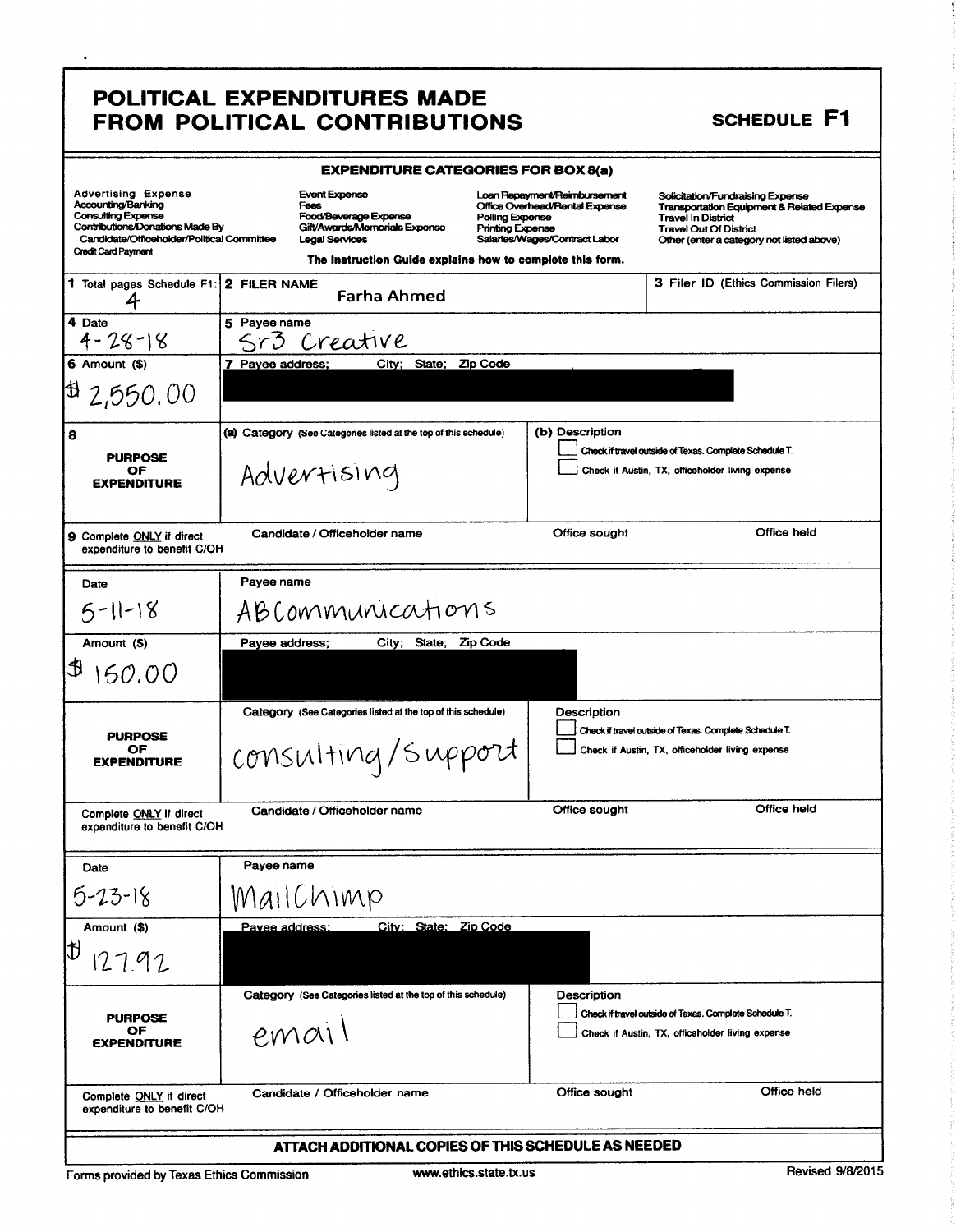## POLITICAL EXPENDITURES MADE FROM POLITICAL CONTRIBUTIONS SCHEDULE F1

 $\ddot{\phantom{a}}$ 

| <b>EXPENDITURE CATEGORIES FOR BOX 8(a)</b>                                                                                                                                            |                                                              |                                                                                                                                                                       |                                                                  |                                            |                                                                                                                           |                                                                                                |                                                                                         |  |
|---------------------------------------------------------------------------------------------------------------------------------------------------------------------------------------|--------------------------------------------------------------|-----------------------------------------------------------------------------------------------------------------------------------------------------------------------|------------------------------------------------------------------|--------------------------------------------|---------------------------------------------------------------------------------------------------------------------------|------------------------------------------------------------------------------------------------|-----------------------------------------------------------------------------------------|--|
| <b>Advertising Expense</b><br>Accounting/Banking<br><b>Consulting Expense</b><br>Contributions/Donations Made By<br>Candidate/Officeholder/Political Committee<br>Credit Card Payment |                                                              | <b>Event Expense</b><br>Fees<br>Food/Beverage Expense<br>Gift/Awards/Memorials Expense<br>Legal Services<br>The Instruction Guide explains how to complete this form. |                                                                  | Polling Expense<br><b>Printing Expense</b> | Loan Repayment/Reimbursement<br>Office Overhead/Rental Expense<br>Salaries/Wages/Contract Labor                           | Solicitation/Fundraising Expense<br><b>Travel In District</b><br><b>Travel Out Of District</b> | Transportation Equipment & Related Expense<br>Other (enter a category not listed above) |  |
| 1 Total pages Schedule F1: 2 FILER NAME                                                                                                                                               |                                                              |                                                                                                                                                                       |                                                                  |                                            |                                                                                                                           |                                                                                                | 3 Filer ID (Ethics Commission Filers)                                                   |  |
| 4 Date<br>$4 - 30 - 18$                                                                                                                                                               | 5 Payee name<br>AB                                           |                                                                                                                                                                       | Farha Ahmed<br>Payeename<br>rB communications                    |                                            |                                                                                                                           |                                                                                                |                                                                                         |  |
| 6 Amount $(\$)$                                                                                                                                                                       | 7 Payee address;                                             |                                                                                                                                                                       | City; State; Zip Code                                            |                                            |                                                                                                                           |                                                                                                |                                                                                         |  |
| 31, 79, 66                                                                                                                                                                            |                                                              |                                                                                                                                                                       |                                                                  |                                            |                                                                                                                           |                                                                                                |                                                                                         |  |
| 8                                                                                                                                                                                     |                                                              |                                                                                                                                                                       | (a) Category (See Categories listed at the top of this schedule) |                                            | (b) Description                                                                                                           |                                                                                                |                                                                                         |  |
| <b>PURPOSE</b><br>OF<br><b>EXPENDITURE</b>                                                                                                                                            | consulting/support                                           |                                                                                                                                                                       |                                                                  |                                            | Check if travel outside of Texas. Complete Schedule T.<br>Check if Austin, TX, officeholder living expense                |                                                                                                |                                                                                         |  |
| <b>9</b> Complete ONLY if direct<br>expenditure to benefit C/OH                                                                                                                       |                                                              |                                                                                                                                                                       | Candidate / Officeholder name                                    |                                            | Office sought                                                                                                             |                                                                                                | Office held                                                                             |  |
| Date                                                                                                                                                                                  | Payee name                                                   |                                                                                                                                                                       |                                                                  |                                            |                                                                                                                           |                                                                                                |                                                                                         |  |
| $6 - 21 - 18$                                                                                                                                                                         | 5r3                                                          |                                                                                                                                                                       | Creative                                                         |                                            |                                                                                                                           |                                                                                                |                                                                                         |  |
| Amount (\$)                                                                                                                                                                           | Payee address:                                               |                                                                                                                                                                       | City; State; Zip Code                                            |                                            |                                                                                                                           |                                                                                                |                                                                                         |  |
| S)<br>252.00                                                                                                                                                                          |                                                              |                                                                                                                                                                       |                                                                  |                                            |                                                                                                                           |                                                                                                |                                                                                         |  |
|                                                                                                                                                                                       | Category (See Categories listed at the top of this schedule) |                                                                                                                                                                       |                                                                  |                                            | Description<br>Check if travel outside of Texas. Complete Schedule T.<br>Check if Austin, TX, officeholder living expense |                                                                                                |                                                                                         |  |
| <b>PURPOSE</b><br>ОF<br><b>EXPENDITURE</b>                                                                                                                                            | fees                                                         |                                                                                                                                                                       |                                                                  |                                            |                                                                                                                           |                                                                                                |                                                                                         |  |
| Complete ONLY if direct<br>expenditure to benefit C/OH                                                                                                                                |                                                              |                                                                                                                                                                       | Candidate / Officeholder name                                    |                                            | Office sought                                                                                                             |                                                                                                | Office held                                                                             |  |
| Date                                                                                                                                                                                  | Payee name                                                   |                                                                                                                                                                       |                                                                  |                                            |                                                                                                                           |                                                                                                |                                                                                         |  |
| 7-5-18                                                                                                                                                                                |                                                              |                                                                                                                                                                       | Farha Ahmed                                                      |                                            |                                                                                                                           |                                                                                                |                                                                                         |  |
| Amount (\$)                                                                                                                                                                           | Payee address;                                               |                                                                                                                                                                       | City; State; Zip Code                                            |                                            |                                                                                                                           |                                                                                                |                                                                                         |  |
| $\mathfrak{B}_{5,401,106}$                                                                                                                                                            |                                                              |                                                                                                                                                                       |                                                                  |                                            |                                                                                                                           |                                                                                                |                                                                                         |  |
|                                                                                                                                                                                       |                                                              |                                                                                                                                                                       | Category (See Categories listed at the top of this schedule)     |                                            | Description                                                                                                               |                                                                                                |                                                                                         |  |
| <b>PURPOSE</b><br>OF                                                                                                                                                                  |                                                              |                                                                                                                                                                       |                                                                  |                                            | Check if travel outside of Texas. Complete Schedule T.<br>Check if Austin, TX, officeholder living expense                |                                                                                                |                                                                                         |  |
| <b>EXPENDITURE</b>                                                                                                                                                                    | Toan repayment/<br>reimbursement                             |                                                                                                                                                                       |                                                                  |                                            |                                                                                                                           |                                                                                                |                                                                                         |  |
| Candidate / Officeholder name<br>Office sought<br>Complete ONLY if direct<br>Office held<br>expenditure to benefit C/OH                                                               |                                                              |                                                                                                                                                                       |                                                                  |                                            |                                                                                                                           |                                                                                                |                                                                                         |  |
| ATTACH ADDITIONAL COPIES OF THIS SCHEDULE AS NEEDED                                                                                                                                   |                                                              |                                                                                                                                                                       |                                                                  |                                            |                                                                                                                           |                                                                                                |                                                                                         |  |